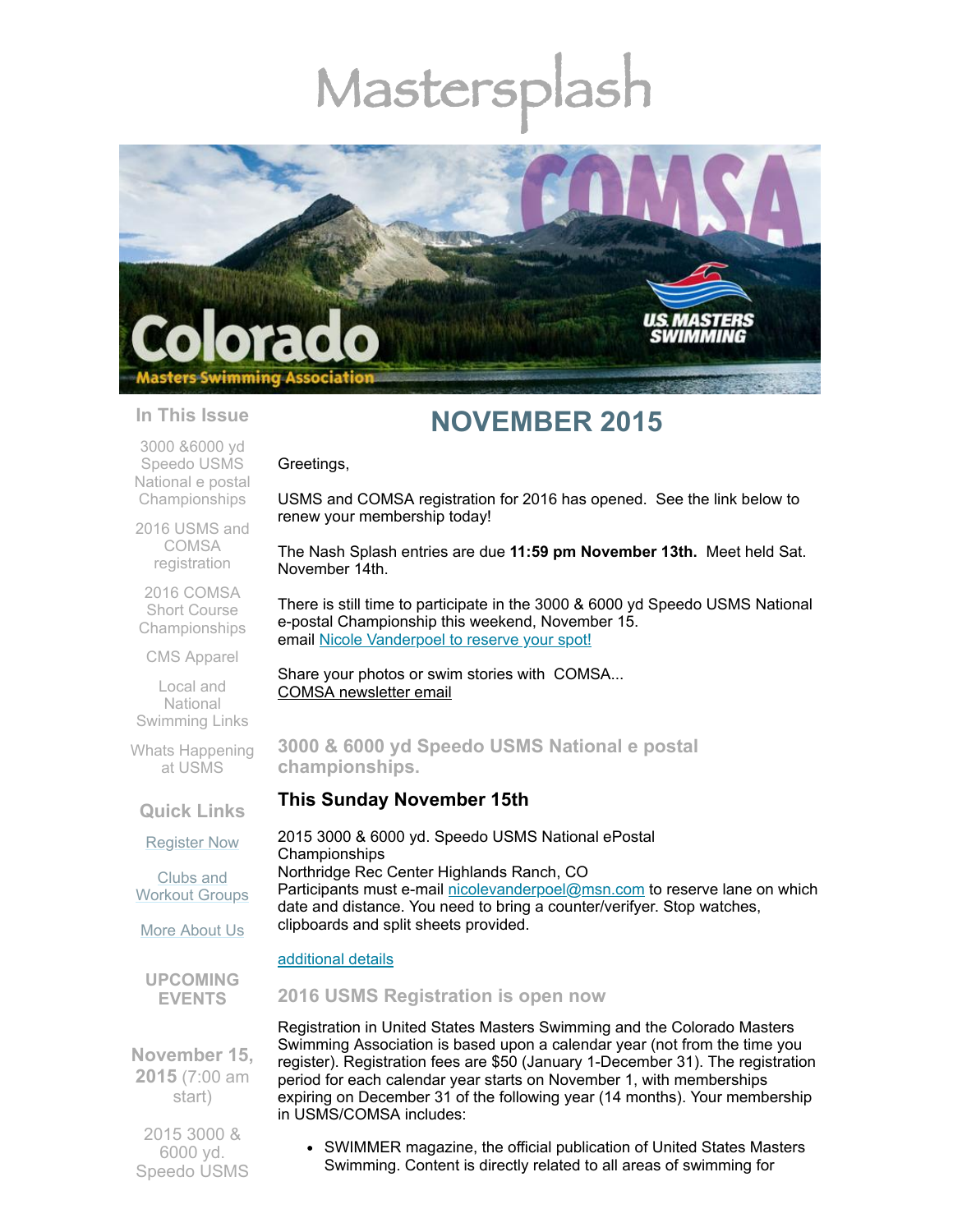National ePostal Championships

Northridge Rec Center **Highlands** Ranch, CO

adults.

- The Master Splash newsletter, the official publication of COMSA, announces local swimming related events.
- Secondary insurance coverage, which covers all workouts and events where all participants are USMS registered.
- Opportunity to participate in local, national and international competitions as well as open water swims, and clinics.

#### Register now for your 2016 year [membership!](http://www.comsa.org/joining/join-online.html)

More details related to registration can be found on the COMSA website [COMSA.org](http://www.comsa.org/joining/index.html)

#### <span id="page-1-0"></span>**2016 COMSA Short Course Championships April 1-3, 2016 .... Join the Fun!**

#### April 1-3, 2016 2016 COMSA Masters Short Course Championships VMAC (Veterans Memorial Aquatic Center) **Thornton**

If you are interested in volunteering/assisting with this meet, please contact **Stacy [Broncucia](mailto:sbroncucia@gmail.com)** 

#### **Specific areas of need are:**

Coordinator for timers on Friday State social Food for officials. Check in and T-shirt hand out.

Thank you!

### <span id="page-1-1"></span>**CMS Apparel**

Colorado Masters apparel is now available through the Swim Team Store website. Long and short sleeve tee shirts and hoodies are available in black or white. Shorts and swim suits are in black only. Colors are all shown in black, the white choice is available once item is clicked on. All items have the Colorado Masters Swimming logo from this year as seen above. Purchase your apparel now and have items shipped directly to you.



[http://www.thelifeguardstore.com/lgsteams/productcart/pc/viewCategories.asp?](http://www.thelifeguardstore.com/lgsteams/productcart/pc/viewCategories.asp?idCategory=2980&idAffiliate=677) idCategory=2980&idAffiliate=677

username: colorado password: masters

#### <span id="page-1-2"></span>**Local and National Swimming Links**

<http://usopenwaterswimming.org/>

<span id="page-1-3"></span>Breadbasket Zone <http://www.iowamasters.org/> <http://www.minnesotamasters.com/> <http://www.movymasters.org/> <http://www.nebraskamastersswimming.com/> <http://www.ozarklmsc.org/>

**November 8, 2015** (Breaststroke) Denver Masters Swim Clinic 3-5pm \$40 [register](mailto:swimmin4fun@msn.com) here

**Nov 14, 2015** 9th Annual "Nash Splash" Memorial Meet (Sanctioned meet) VMAC [meet](http://www.comsa.org/events/2015Pool/2015NashSplashSCM.pdf) info

**December 12, 2015** Denver Athletic Club Winter Championship Denver Athletic Club meet info and [registration](http://www.comsa.org/events/2015Pool/2015DAC_SCM.pdf)

**January 23, 2016** Colorado Swimming Hall of Fame **Pentathlon** George **Washington** High School meet info and [registration](http://www.comsa.org/events/2015Pool/2015HallofFame_SCY.pdf)

**SAVE THE DATE April1-3, 2016** COMSA SCY Championships VMAC